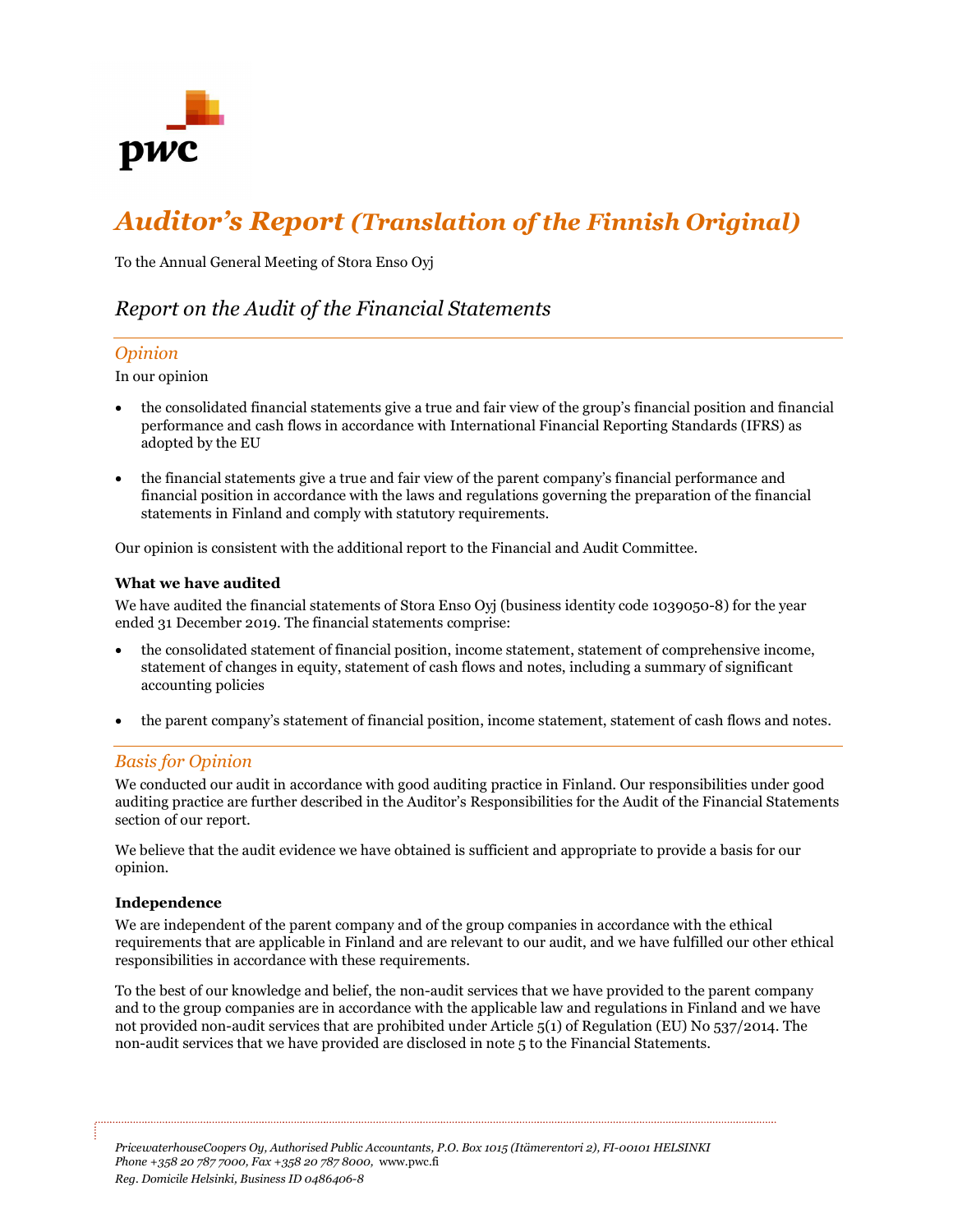

# Our Audit Approach

#### **Overview**



As part of designing our audit, we determined materiality and assessed the risks of material misstatement in the financial statements. In particular, we considered where management made subjective judgements; for example, in respect of significant accounting estimates that involved making assumptions and considering future events that are inherently uncertain.

#### **Materiality**

The scope of our audit was influenced by our application of materiality. An audit is designed to obtain reasonable assurance whether the financial statements are free from material misstatement. Misstatements may arise due to fraud or error. They are considered material if individually or in aggregate, they could reasonably be expected to influence the economic decisions of users taken on the basis of the financial statements.

Based on our professional judgement, we determined certain quantitative thresholds for materiality, including the overall group materiality for the consolidated financial statements as set out in the table below. These, together with qualitative considerations, helped us to determine the scope of our audit and the nature, timing and extent of our audit procedures and to evaluate the effect of misstatements on the financial statements as a whole.

| <b>Overall group materiality</b>                          | EUR $52$ million                                                                                                                                                                                                               |  |
|-----------------------------------------------------------|--------------------------------------------------------------------------------------------------------------------------------------------------------------------------------------------------------------------------------|--|
| How we determined it                                      | Based on operating profit and total assets                                                                                                                                                                                     |  |
| <b>Rationale for the materiality</b><br>benchmark applied | We chose operating profit and total assets as the benchmarks because,<br>in our view, they are relevant benchmarks against which the<br>performance of the group is commonly measured by users of the<br>financial statements. |  |

#### How we tailored our group audit scope

We tailored the scope of our audit, taking into account the structure of the group, the accounting processes and controls, and the industry in which the group operates.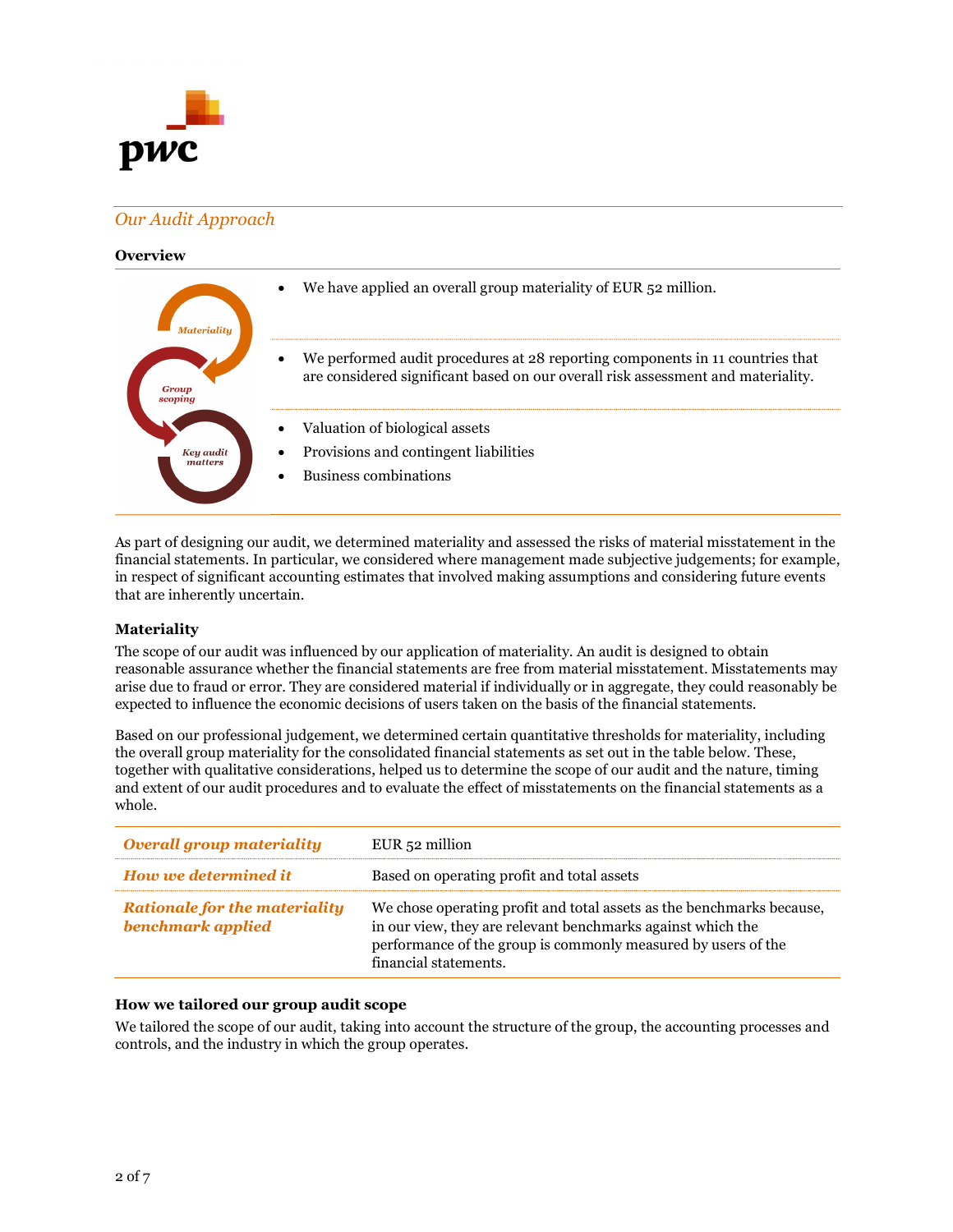

The Group operates in a significant number of legal entities or "reporting components" globally. We determined the nature, timing and extent of audit work that needed to be performed at reporting components by us, as the group engagement team, or component auditors operating under our instruction. Where the work was performed by component auditors, we issued specific instructions to those auditors which included our risk analysis, materiality and global audit approach. We performed audit procedures at 28 reporting components in 11 countries that are considered significant based on our overall risk assessment and materiality. We have considered that the remaining reporting components do not present a reasonable risk of material misstatement for consolidated financial statements and thus our procedures related to these reporting components have been limited to targeted audit procedures over significant balances and to analytical procedures performed at group level.

By performing the procedures above at reporting components, combined with additional procedures at the group level, we have obtained sufficient and appropriate evidence regarding the financial information of the group as a whole to provide a basis for our opinion on the consolidated financial statements.

# Key Audit Matters

Key audit matters are those matters that, in our professional judgment, were of most significance in our audit of the financial statements of the current period. These matters were addressed in the context of our audit of the financial statements as a whole, and in forming our opinion thereon, and we do not provide a separate opinion on these matters.

As in all of our audits, we also addressed the risk of management override of internal controls, including among other matters consideration of whether there was evidence of bias that represented a risk of material misstatement due to fraud.

| Key audit matter in the audit of the group                                                                                                                                                                                                                                                                                                                                                                                                                                                                                                                                                                                                                                                                                                                                            | How our audit addressed the key audit<br>matter                                                                                                                                                                                                                                                                                                                                                                                                                                                                                                                                                                                   |
|---------------------------------------------------------------------------------------------------------------------------------------------------------------------------------------------------------------------------------------------------------------------------------------------------------------------------------------------------------------------------------------------------------------------------------------------------------------------------------------------------------------------------------------------------------------------------------------------------------------------------------------------------------------------------------------------------------------------------------------------------------------------------------------|-----------------------------------------------------------------------------------------------------------------------------------------------------------------------------------------------------------------------------------------------------------------------------------------------------------------------------------------------------------------------------------------------------------------------------------------------------------------------------------------------------------------------------------------------------------------------------------------------------------------------------------|
| Valuation of biological assets<br>Refer to Note 1, Note 2 and Note 12 in the<br>consolidated financial statements for the related<br>disclosures<br>The fair value of the Group's biological assets owned<br>through subsidiaries, joint operations and<br>associated companies amounts to EUR 4 380<br>million as of December 31, 2019.<br>The value of biological assets is measured at fair<br>value less costs to sell. The fair value is determined<br>using discounted cash flows based on sustainable<br>forest management plans taking into account the<br>growth potential of one cycle. The one cycle varies<br>depending on the geographic location and species.<br>Determining the discounted cash flows requires<br>estimates of growth, harvest, sales price and costs. | We obtained an understanding of management's<br>biological asset valuation process, evaluated the<br>design and tested the operating effectiveness of<br>internal controls related to directly and indirectly<br>owned biological assets.<br>Our audit procedures over valuation of<br>directly owned biological asset included:<br>Evaluation of the methodology adopted by<br>management for the valuation;<br>Testing the mathematical accuracy of the model<br>$\bullet$<br>used for valuation;<br>Assessment of the discount rates applied in the<br>valuation;<br>Assessment of the other key valuation<br>assumptions; and |
| Due to the level of judgment involved in the<br>valuation of biological assets, complexity of the<br>governance structure as well as the significance of<br>biological assets to the Group's financial position,                                                                                                                                                                                                                                                                                                                                                                                                                                                                                                                                                                      | Validation of key inputs and data used in the<br>$\bullet$<br>valuation model including sales price<br>assumptions, growth assumptions and cost<br>assumptions.                                                                                                                                                                                                                                                                                                                                                                                                                                                                   |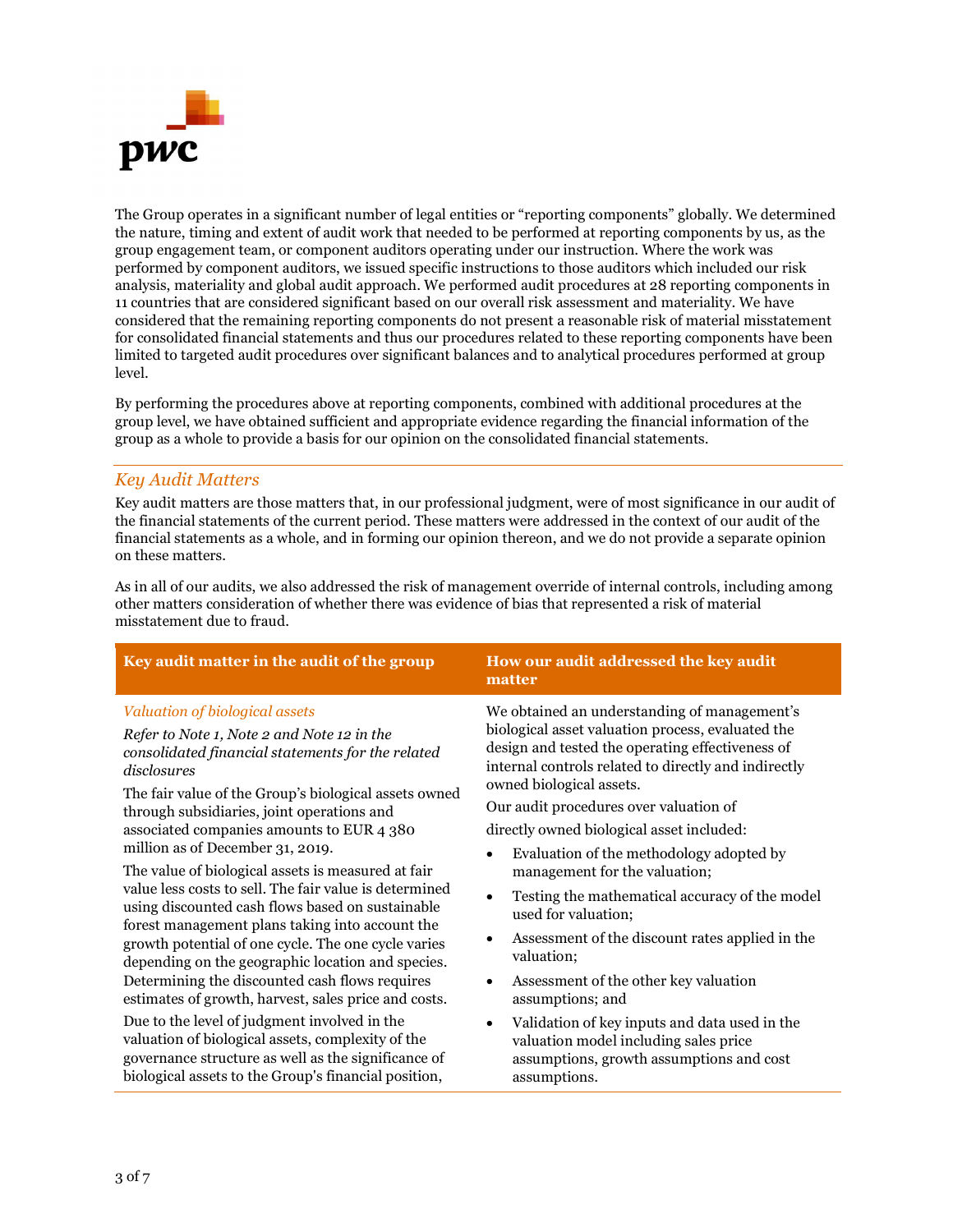

| this is considered to be a key audit matter.                                                                                                                                                                                                                                                                                                                                                                                                                                                                                                                                                                                                                                                                                                                                                                                                                                                             | We involved valuation specialists in the audit work<br>over valuation of directly owned biological assets.<br>Related to indirectly owned biological assets we<br>have communicated with the auditors of the three<br>largest associates and joint operations. As part of<br>the communication, among other things, we have<br>evaluated the key audit procedures performed<br>related to valuation of biological assets.                                                                                                                                                                                                                                                                                                                                                                                                                                                                                                                                                                                                                                                                           |
|----------------------------------------------------------------------------------------------------------------------------------------------------------------------------------------------------------------------------------------------------------------------------------------------------------------------------------------------------------------------------------------------------------------------------------------------------------------------------------------------------------------------------------------------------------------------------------------------------------------------------------------------------------------------------------------------------------------------------------------------------------------------------------------------------------------------------------------------------------------------------------------------------------|-----------------------------------------------------------------------------------------------------------------------------------------------------------------------------------------------------------------------------------------------------------------------------------------------------------------------------------------------------------------------------------------------------------------------------------------------------------------------------------------------------------------------------------------------------------------------------------------------------------------------------------------------------------------------------------------------------------------------------------------------------------------------------------------------------------------------------------------------------------------------------------------------------------------------------------------------------------------------------------------------------------------------------------------------------------------------------------------------------|
| Provisions and contingent liabilities<br>Refer to Note 2, Note 22 and Note 29 in the<br>consolidated financial statements for the related<br>disclosures<br>As of 31 December 2019, the Group had<br>environmental, restructuring and other provisions<br>totaling EUR 165 million.<br>In addition, the Group has disclosed significant<br>open legal cases and other contingent liabilities in<br>Note 29.<br>The assessment of the existence of the present legal<br>or constructive obligation, the analysis of the<br>probability of the outflow of future economic<br>benefits, and the analysis of a reliable estimate,<br>require management's judgement to ensure<br>appropriate accounting or disclosures.<br>Due to the level of judgement relating to<br>recognition, valuation and presentation of<br>provisions and contingent liabilities, this is<br>considered to be a key audit matter. | We obtained an understanding of management's<br>process to identify new obligations and changes in<br>existing obligations.<br>We analysed significant changes in material<br>provisions from prior periods and obtained a<br>detailed understanding of these changes and<br>assumptions applied.<br>Our audit procedures related to material provisions<br>recognized included:<br>Assessment of the recognition criteria for the<br>$\bullet$<br>liability;<br>Evaluation of the methodology adopted by<br>$\bullet$<br>management for the measurement of the<br>liability;<br>Testing of the mathematical accuracy of the<br>$\bullet$<br>measurement calculation;<br>Assessment of the discount rates applied in the<br>$\bullet$<br>measurement; and<br>Assessment of the other key measurement<br>٠<br>assumptions and inputs.<br>We obtained legal letters on the main outstanding<br>legal cases.<br>We reviewed minutes of the board meetings<br>including sub committees.<br>We assessed the appropriateness of the presentation<br>of the most significant contingent liabilities in the |
| Business combinations<br>Refer to Note 4 in the consolidated financial<br>statements for the related disclosures<br>The Group acquired control in Bergvik Skog Väst AB<br>on May 31, 2019. The acquisition was accounted for<br>as a business combination.                                                                                                                                                                                                                                                                                                                                                                                                                                                                                                                                                                                                                                               | consolidated financial statements.<br>We obtained an understanding of management's<br>process related to purchase accounting.<br>We assessed the appropriateness of the accounting<br>treatment applied to the acquisition.<br>Our audit procedures over valuation of non-cash<br>part of the purchase consideration included:                                                                                                                                                                                                                                                                                                                                                                                                                                                                                                                                                                                                                                                                                                                                                                      |

The purchase consideration included a cash part of  $\qquad \bullet$ EUR 500 million and a fair value of the previously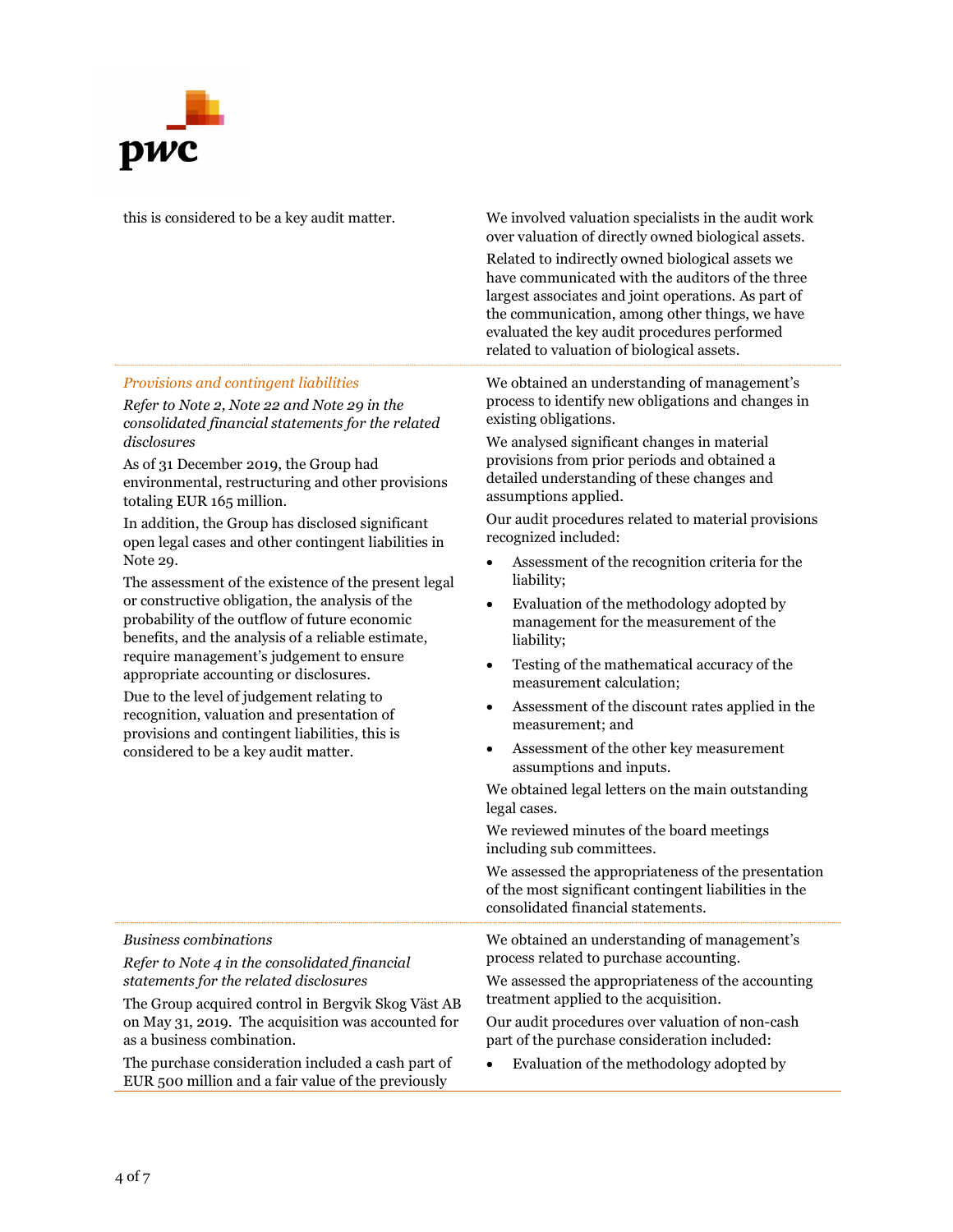

indirectly owned shares of Bergvik Skog Väst AB of EUR 1 106 million.

Most of the assets acquired were biological assets. The fair value of biological assets was estimated to be EUR 2 598 million. The acquisition resulted in recognition of goodwill of EUR 57 million.

The accounting for the business combination is reported as provisional in the consolidated financial statements.

Due to the level of judgment included in accounting for business combinations, and the valuation of the assets acquired and the non-cash purchase consideration, as well as the significance of the business combination to the Group's financial position this is considered to be a key audit matter.

management for the valuation;

- Testing the mathematical accuracy of the model used for the valuation;
- Assessment of the key valuation assumptions; and
- Validation of key inputs and data used in the valuation model.

We involved valuation specialists in the audit work over valuation of the non-cash purchase consideration.

Our audit procedures related to valuation of biological assets were in-line with the procedures mentioned under key audit matter "Valuation of biological assets".

We have no key audit matters to report with respect to our audit of the parent company financial statements.

There are no significant risks of material misstatement referred to in Article 10(2c) of Regulation (EU) No 537/2014 with respect to the consolidated financial statements or the parent company financial statements.

# Responsibilities of the Board of Directors and the Managing Director for the Financial **Statements**

The Board of Directors and the Managing Director are responsible for the preparation of consolidated financial statements that give a true and fair view in accordance with International Financial Reporting Standards (IFRS) as adopted by the EU, and of financial statements that give a true and fair view in accordance with the laws and regulations governing the preparation of financial statements in Finland and comply with statutory requirements. The Board of Directors and the Managing Director are also responsible for such internal control as they determine is necessary to enable the preparation of financial statements that are free from material misstatement, whether due to fraud or error.

In preparing the financial statements, the Board of Directors and the Managing Director are responsible for assessing the parent company's and the group's ability to continue as a going concern, disclosing, as applicable, matters relating to going concern and using the going concern basis of accounting. The financial statements are prepared using the going concern basis of accounting unless there is an intention to liquidate the parent company or the group or to cease operations, or there is no realistic alternative but to do so.

# Auditor's Responsibilities for the Audit of the Financial Statements

Our objectives are to obtain reasonable assurance about whether the financial statements as a whole are free from material misstatement, whether due to fraud or error, and to issue an auditor's report that includes our opinion. Reasonable assurance is a high level of assurance but is not a guarantee that an audit conducted in accordance with good auditing practice will always detect a material misstatement when it exists. Misstatements can arise from fraud or error and are considered material if, individually or in the aggregate, they could reasonably be expected to influence the economic decisions of users taken on the basis of these financial statements.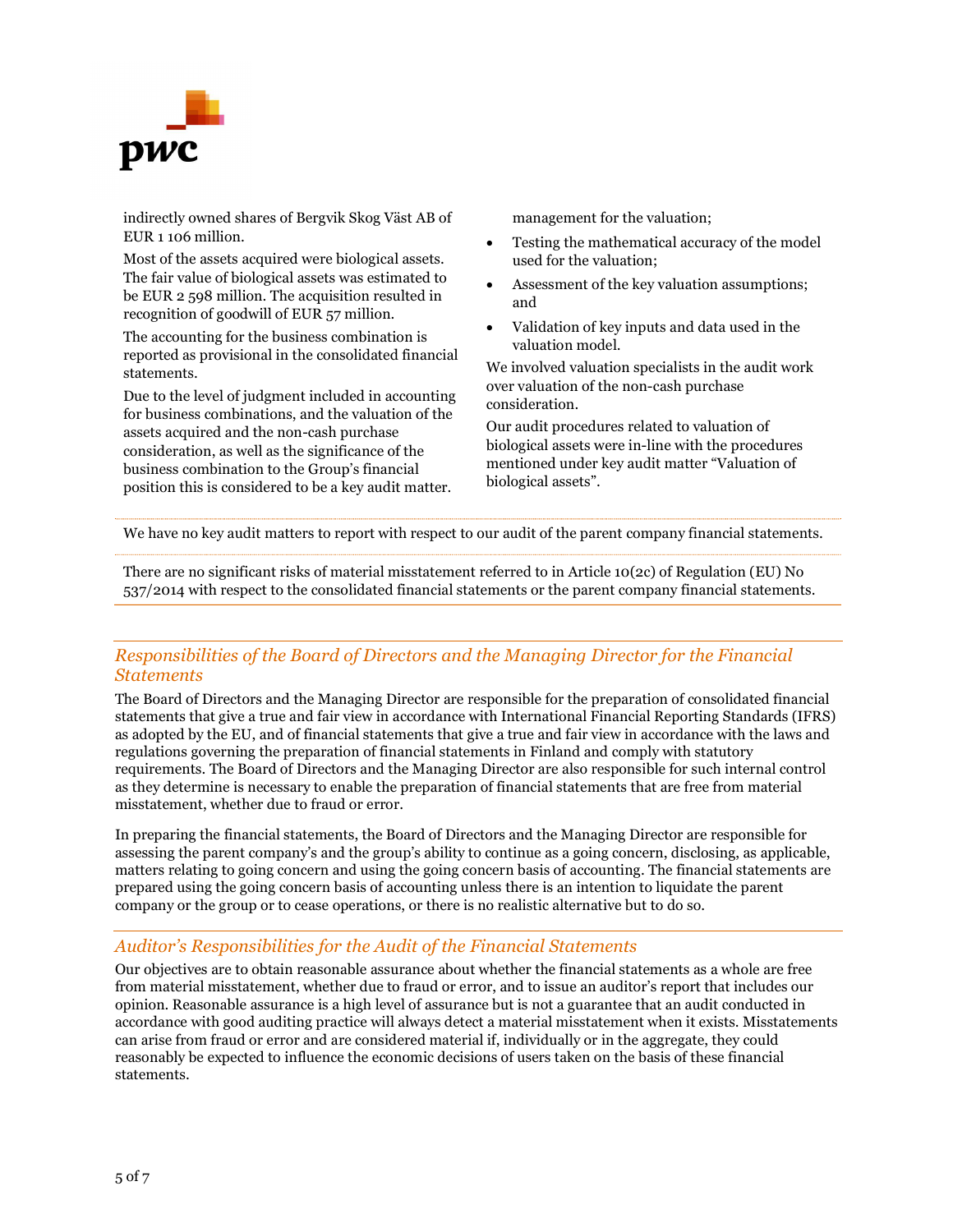

As part of an audit in accordance with good auditing practice, we exercise professional judgment and maintain professional skepticism throughout the audit. We also:

- Identify and assess the risks of material misstatement of the financial statements, whether due to fraud or error, design and perform audit procedures responsive to those risks, and obtain audit evidence that is sufficient and appropriate to provide a basis for our opinion. The risk of not detecting a material misstatement resulting from fraud is higher than for one resulting from error, as fraud may involve collusion, forgery, intentional omissions, misrepresentations, or the override of internal control.
- Obtain an understanding of internal control relevant to the audit in order to design audit procedures that are appropriate in the circumstances, but not for the purpose of expressing an opinion on the effectiveness of the parent company's or the group's internal control.
- Evaluate the appropriateness of accounting policies used and the reasonableness of accounting estimates and related disclosures made by management.
- Conclude on the appropriateness of the Board of Directors' and the Managing Director's use of the going concern basis of accounting and based on the audit evidence obtained, whether a material uncertainty exists related to events or conditions that may cast significant doubt on the parent company's or the group's ability to continue as a going concern. If we conclude that a material uncertainty exists, we are required to draw attention in our auditor's report to the related disclosures in the financial statements or, if such disclosures are inadequate, to modify our opinion. Our conclusions are based on the audit evidence obtained up to the date of our auditor's report. However, future events or conditions may cause the parent company or the group to cease to continue as a going concern.
- Evaluate the overall presentation, structure and content of the financial statements, including the disclosures, and whether the financial statements represent the underlying transactions and events so that the financial statements give a true and fair view.
- Obtain sufficient appropriate audit evidence regarding the financial information of the entities or business activities within the group to express an opinion on the consolidated financial statements. We are responsible for the direction, supervision and performance of the group audit. We remain solely responsible for our audit opinion.

We communicate with those charged with governance regarding, among other matters, the planned scope and timing of the audit and significant audit findings, including any significant deficiencies in internal control that we identify during our audit.

We also provide those charged with governance with a statement that we have complied with relevant ethical requirements regarding independence, and to communicate with them all relationships and other matters that may reasonably be thought to bear on our independence, and where applicable, related safeguards.

From the matters communicated with those charged with governance, we determine those matters that were of most significance in the audit of the financial statements of the current period and are therefore the key audit matters. We describe these matters in our auditor's report unless law or regulation precludes public disclosure about the matter or when, in extremely rare circumstances, we determine that a matter should not be communicated in our report because the adverse consequences of doing so would reasonably be expected to outweigh the public interest benefits of such communication.